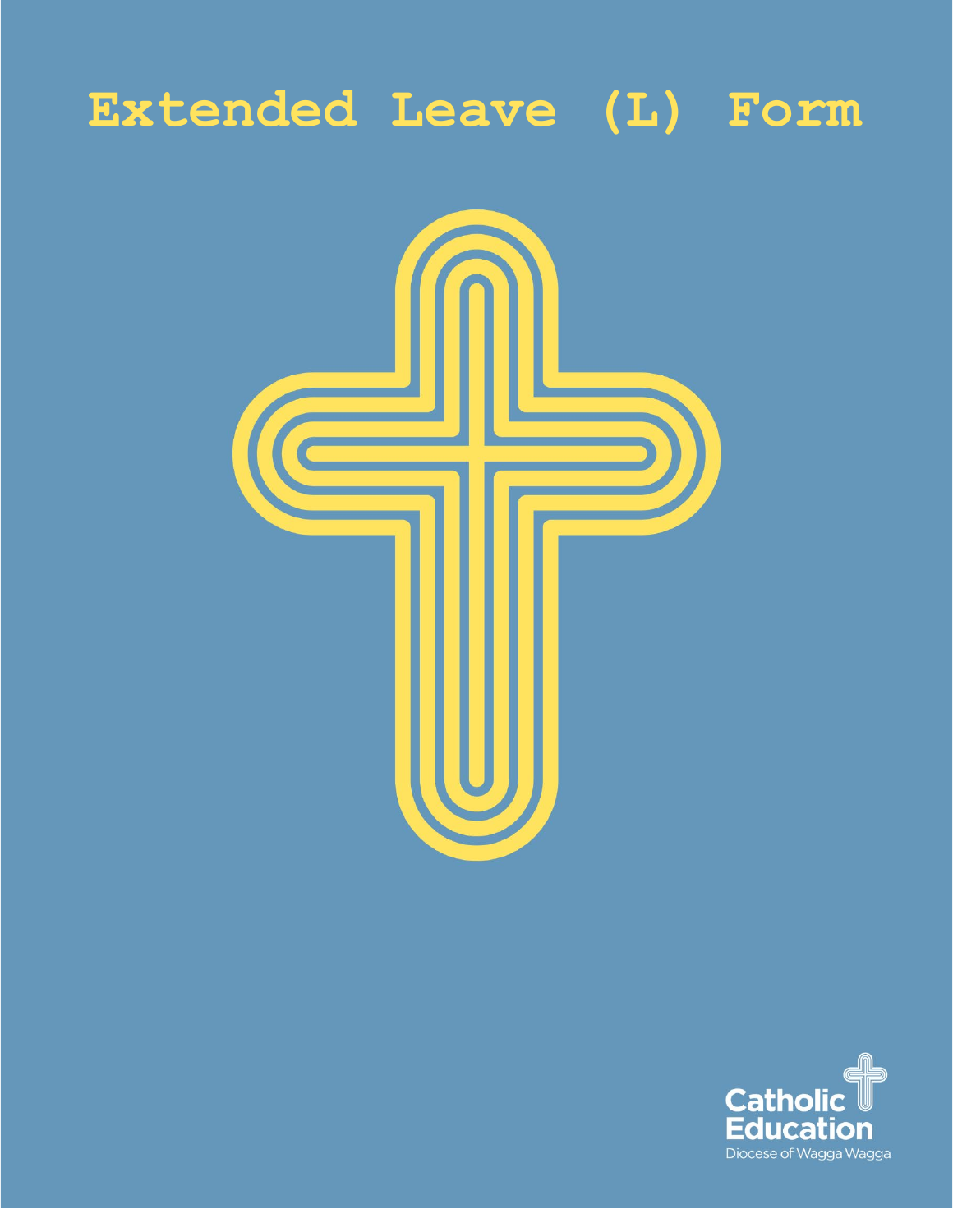

#### **Application for Extended Leave (L) – Travel**

*To be completed by parent/caregiver for leave of 10 or more days for the purpose of travel within Australia and/or overseas*

| Student Details |                    |            |     |           |  |
|-----------------|--------------------|------------|-----|-----------|--|
| Family Name     | <b>Given Names</b> | <b>DOB</b> | Age | Grade     |  |
|                 |                    |            |     |           |  |
|                 |                    |            |     |           |  |
|                 |                    |            |     |           |  |
|                 |                    |            |     |           |  |
| Address:        |                    |            |     |           |  |
|                 |                    |            |     | Postcode: |  |

| School Details |                      |
|----------------|----------------------|
| School Name:   | School Telephone No. |

| Application for Extended Leave - Travel |       |     |                                 |  |  |
|-----------------------------------------|-------|-----|---------------------------------|--|--|
| Dates leave<br>applied for:             | From: | To: | Total number of<br>school days: |  |  |
| Reason for<br>travel:                   |       |     |                                 |  |  |

Relevant travel documentation such as an eTicket (in the case of flight bound travel) or itinerary (in the case of non-flight bound travel within Australia only) must be attached to this application.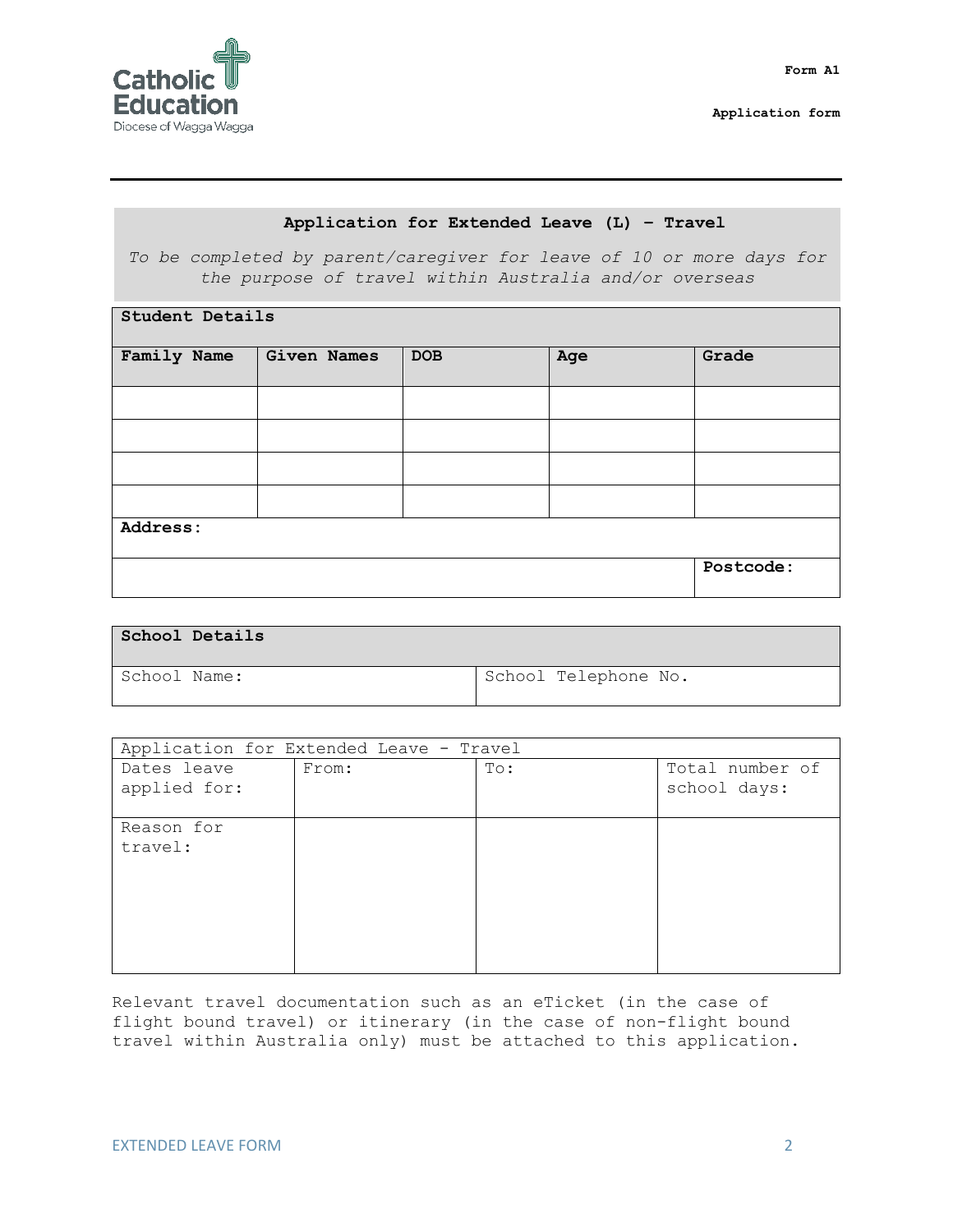| Are there any prior or<br>current leave<br>applications        | Yes   | No           | (If yes, provide<br>details below) |
|----------------------------------------------------------------|-------|--------------|------------------------------------|
| Dates prior/current<br>leave/exemptions(s)<br>applied for      | From: | $\text{To}:$ | No. of school<br>days              |
| Is copy prior/current<br>Certificate of Exemption<br>attached? | Yes   |              | Nο                                 |

| Parent/Caregiver Details (applicant) |                          |  |  |  |
|--------------------------------------|--------------------------|--|--|--|
| Family Name:                         | Given Name(s):           |  |  |  |
| Address:                             |                          |  |  |  |
|                                      | Post Code:               |  |  |  |
| Contact Tel:                         | Relationship to student: |  |  |  |

#### Declaration and Signature

As the parent/caregiver and applicant for the above mentioned student, I hereby apply for a *Certificate of Extended Leave – Travel* and understand my child/children will be granted a period of extended leave upon acceptance by the principal of the reason provided.

I understand that, if the application is accepted:

- I am responsible for the supervision of the student during the period of extended leave
- The accepted period of extended leave is limited to the period indicated
- The accepted period of extended leave is subject to the conditions listed on the *Certificate of Extended Leave – Travel*
- The period of extended leave will count towards my child's/children's absences from school.

I declare that the information provided in this application for a Certificate of Extended Leave – Travel is, to the best of my knowledge and belief; accurate and complete. I recognise that, should statements in this application later prove to be false or misleading, any decision made as a result of this application may be reversed.

I further recognize that a failure to comply with any condition set out in the application may result in the exemption being revoked.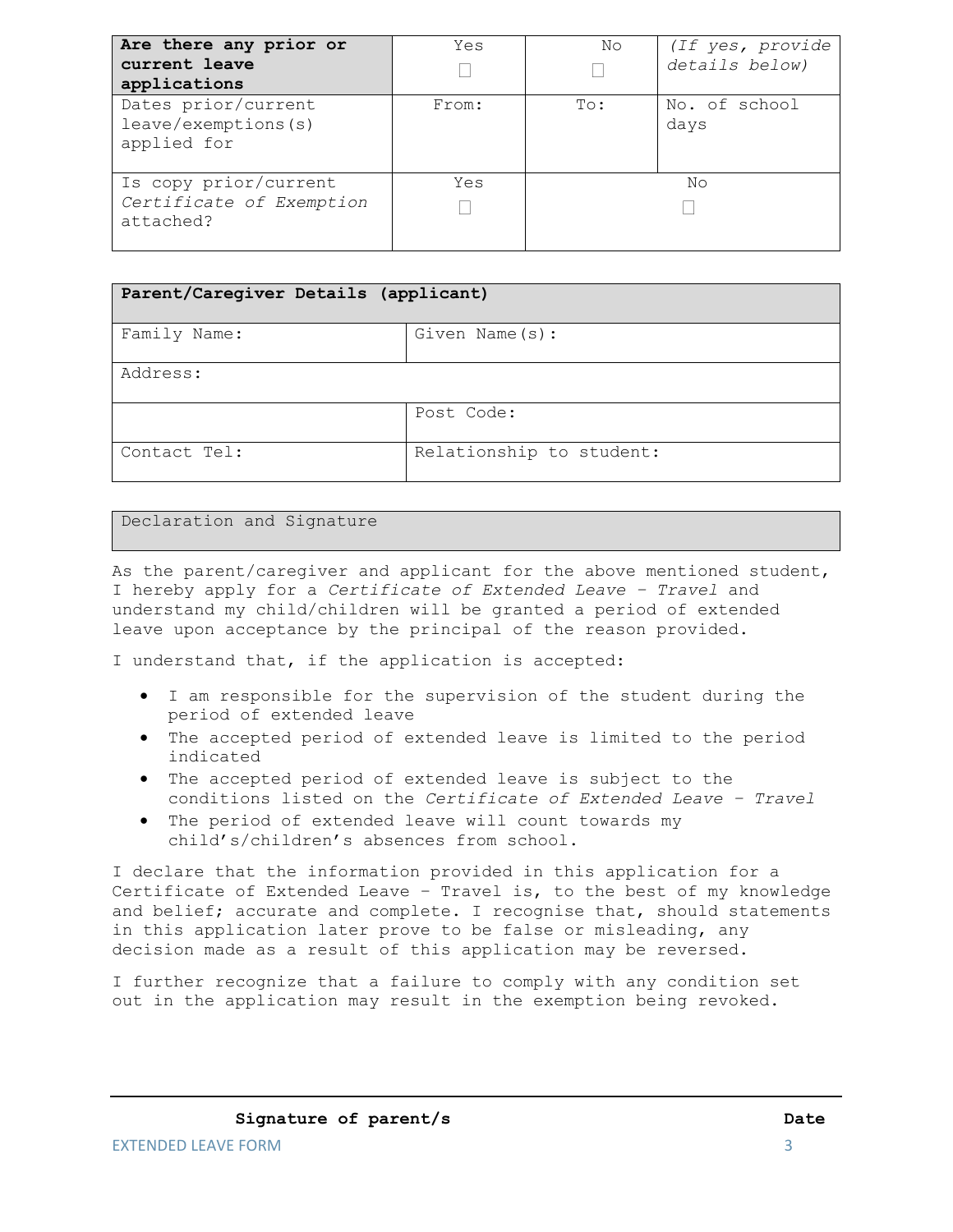### **Privacy Statement**

The information provided will be used to process the student's application for an Extended Leave – Travel during the period indicated. It will only be disclosed for the following purposes

- General student administration relating to the education and welfare of the student
- Communication with students and parents
- To ensure the health, safety and welfare of students, staff and visitors to the school
- State and national reporting purposes
- For any other purpose required by law

The information will be stored securely. You may access or correct any personal information by contacting the school. If you have any concerns or complaints about the way your personal information has been collected, used or disclosed, please contact the school.

*Once you have complete and signed this application please return this form to the school principal*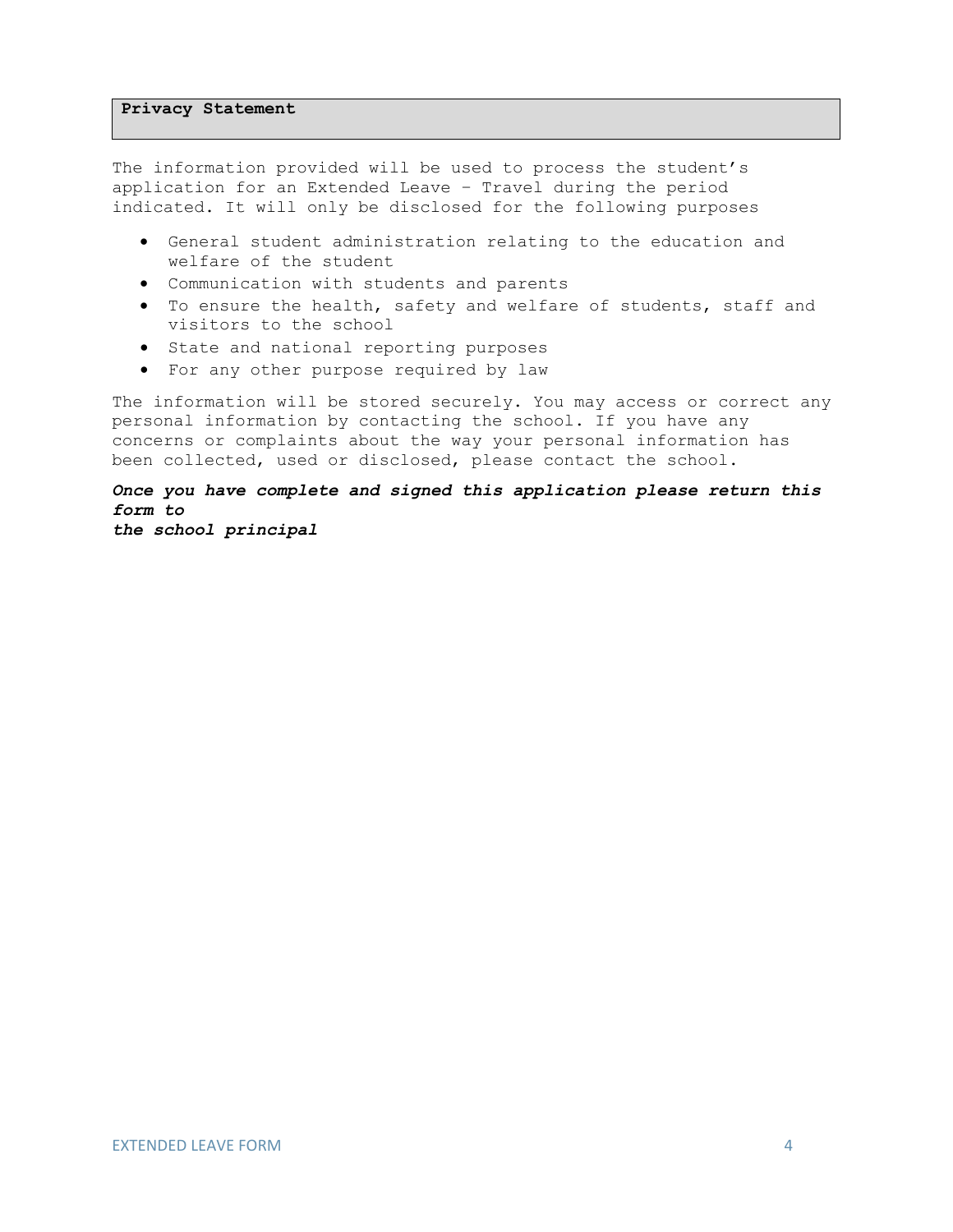

Certificate

## **Certificate for Extended Leave (L) - Travel**

The students/s whose details appear below has been granted a period, as indicated, of extended leave from school for the purpose of travel.

| <b>Student Details</b> |            |            |     |       |  |
|------------------------|------------|------------|-----|-------|--|
| Family Name            | Given Name | <b>DOB</b> | Age | Grade |  |
|                        |            |            |     |       |  |
|                        |            |            |     |       |  |
|                        |            |            |     |       |  |
|                        |            |            |     |       |  |
| Address:               |            |            |     |       |  |
|                        |            | Postcode:  |     |       |  |

| School Details |                      |
|----------------|----------------------|
| School name:   | School Telephone No. |

| Dates extended leave applied for: |              |                              |
|-----------------------------------|--------------|------------------------------|
| From:                             | $\text{To:}$ | Total number of school days: |

|  |  |  |  | Reason for the granting of a period of extended leave: |
|--|--|--|--|--------------------------------------------------------|
|  |  |  |  |                                                        |

**Conditions applicable to the granted period of extended leave:**